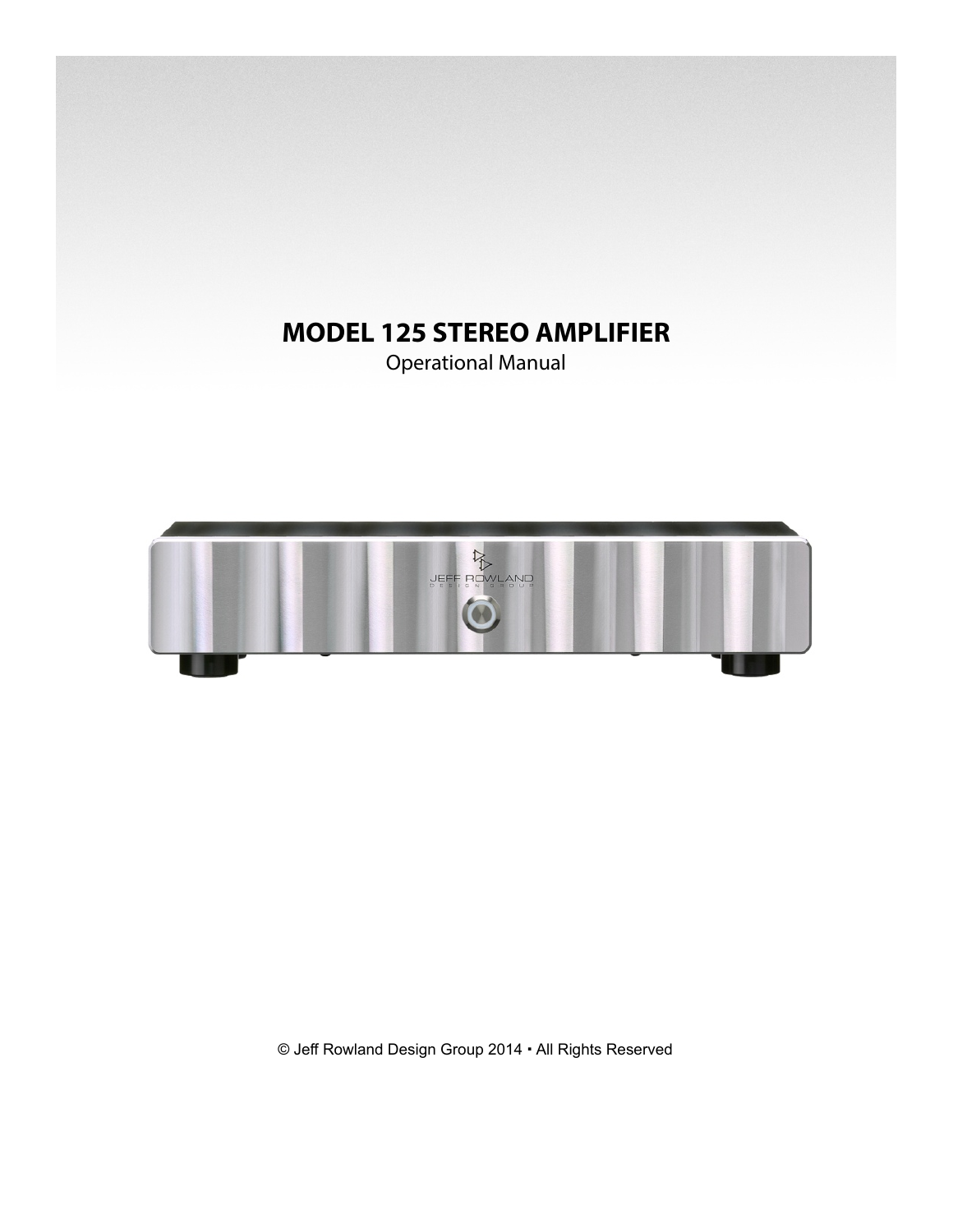## **IMPORTANT SAFETY INSTRUCTIONS**

The amplifier has been designed to operate at the highest level of efficiency and performance in any normal operating situation; however, there are a few important use and care principles that must be kept in mind when operating the amplifier:

- Read these instructions.
- Keep these instructions.
- **Follow all instructions.**
- Do not expose the amplifier to rain, moisture, or excessively damp conditions.
- Do not block any ventilation openings.
- Due to auto-ranging circuitry and dual-stage voltage regulation, the audio performance will not be affected by any voltage fluctuations within the operating voltage range. The MODEL 125 can be operated at any mains voltage over the range of 85 to 265 VAC without any adjustments necessary.
- $\blacksquare$  The MODEL 125 must not be modified in any way, other than according to official service bulletins from JRDG (Jeff Rowland Design Group). Otherwise, the factory warranty will be immediately voided.
- When operating the MODEL 125, a properly grounded AC receptacle should be used. A potential shock hazard may result if the supplied 3-wire, grounded AC cable ground terminal is defeated or lifted or the unit is connected to a 2-wire ungrounded AC outlet.

## **PROTECTIVE SYSTEMS**

The MODEL 125 is equipped with internal fuses for protection against excessive AC current draw; however, since no protection circuitry or system can completely protect a product from every electrical hazard, certain precautions should be observed. In the event of severe voltage hazards such as lightning or when the amplifier will not be used for extended periods of time, the amplifier should be unplugged from the AC mains to avoid potential damage to the internal circuitry. All other audio/video system components should also be disconnected from AC mains power as hazardous voltages can easily travel throughout an interconnected system.



The crossed-out wheeled bin is the European Union symbol for indicating separate collection for electrical and electronic equipment. This product contains electrical and electronic equipment which should be reused, recycled or recovered and should not be disposed of with unsorted regular waste. Please return the unit or contact the authorized dealer from whom you purchased this product for more information.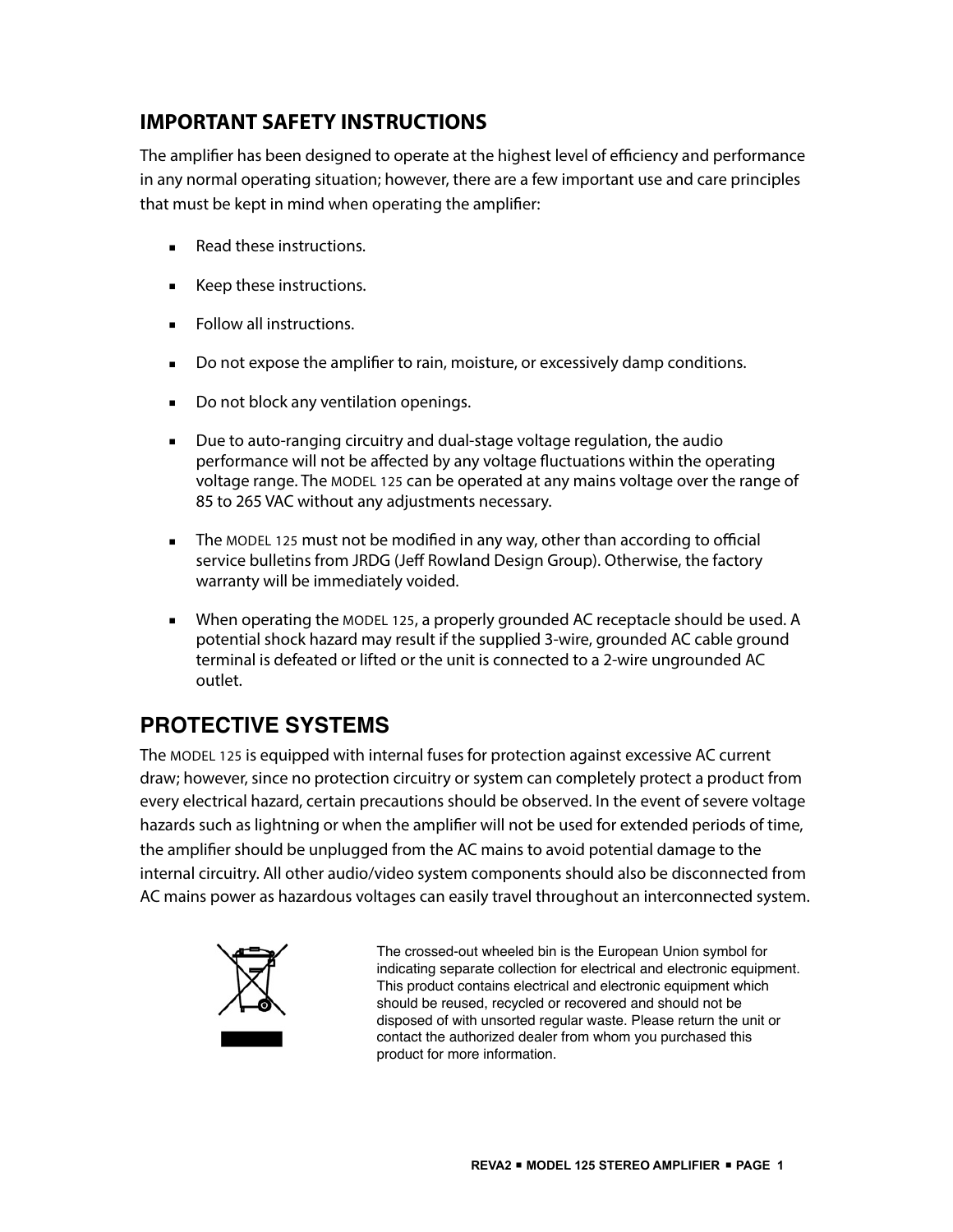# C E

This product complies with European Low Voltage (2006/95/EC) and Electromagnetic Compatibility (89/336/EEC) Directives when used and installed according to this instruction manual. For continued compliance servicing must be referred to qualified service personnel.

## **LIMITED WARRANTY**

Jeff Rowland Design Group, Inc. warrants the materials, workmanship, and proper functioning of this product for a period of five years from the date of purchase as long as the product was operated in accordance with its operating manual, the products was not altered or improperly serviced or prepared, or if the product failed to function from the beginning. In the event of such a failure, the product will be repaired or replaced by Jeff Rowland Design Group, Inc. through one of its dealers. This warranty is extended to the original purchaser only and is nontransferable to any secondary or other purchaser.

In order to have this product repaired or replaced, the original purchaser must first obtain the prior authorization of Jeff Rowland Design Group, Inc. or one of its dealers. Purchaser must then return the product, PACKAGED IN ITS ORIGINAL CARTON, FREIGHT PREPAID to: Jeff Rowland Design Group, Inc., 2911 North Prospect Street, Colorado Springs, Colorado, 80907, or to one of its dealers.

Jeff Rowland Design Group, Inc. reserves the right to inspect any product which is subject to any warranty claim prior to repairing or replacing it. Final determination of warranty coverage lies solely with Jeff Rowland Design Group, Inc. Said determination shall be made as soon as possible following receipt of the product. Jeff Rowland Design Group, Inc. may, at its option, require from the purchaser, valid proof of purchase (dated copy or photocopy of dealer's original invoice). Out-of-warranty claims will be billed for labor, materials, return freight, and insurance as required. Any product for which a warranty claim is accepted will be returned to the purchaser and costs of shipping and insurance will be factory prepaid within the boundaries of the USA. Units to be shipped outside of the USA will be shipped freight collect only. This warranty gives the holder specific legal rights. The purchaser also has implied warranty rights, and may also have other rights which may vary from state to state.

Jeff Rowland Design Group, Inc. strives to manufacture the very finest possible equipment and therefore reserves the right to make changes in design and improvements upon its previously manufactured models.

THE ABOVE WARRANTY IS THE SOLE WARRANTY GIVEN BY JEFF ROWLAND DESIGN GROUP, INC. AND IS IN LIEU OF ALL OTHER WARRANTIES; ALL IMPLIED WARRANTIES OF MERCHANTABILITY OR FITNESS FOR ANY PARTICULAR PURPOSE SHALL BE STRICTLY LIMITED IN DURATION TO FIVE YEARS FROM THE ORIGINAL DATE OF PURCHASE AND UPON THE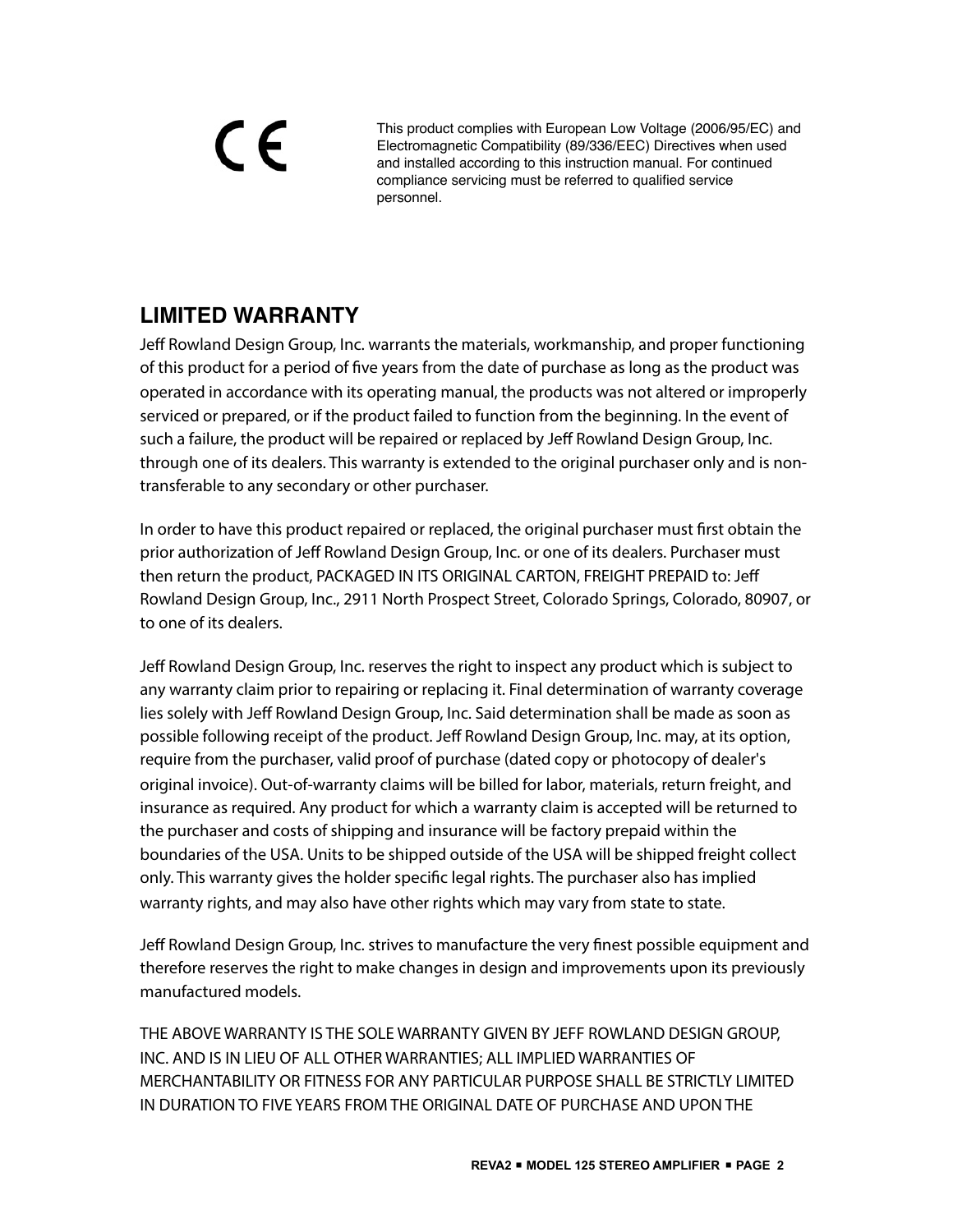EXPIRATION OF THIS FIVE YEAR WARRANTY PERIOD, JEFF ROWLAND DESIGN GROUP, INC. SHALL HAVE NO FURTHER OBLIGATION OF ANY KIND WHETHER EXPRESSED OR IMPLIED.

Jeff Rowland Design Group, Inc. does not authorize any third party, including any dealer or representative, to assume any liabilities on its behalf or to make any warranties on its behalf unless authorized to do so.

Warranty registration cards must be completed and mailed to Jeff Rowland Design Group, Inc. within thirty (30) days of the date of purchase. If this product is used in a commercial or industrial application, then special warranty exclusions may apply. Contact your dealer or Jeff Rowland Design Group, Inc. for information regarding our commercial warranty policies.

## **GUIDE USE**

This guide is designed to make installing and using this product as easy as possible. Information in this document has been carefully checked for accuracy at the time of printing; however, Jeff Rowland Design Group, Inc.'s policy is one of continuous improvement, therefore design and specifications are subject to change without prior notice. If you notice any errors please feel free to email us at: support@jeffrowlandgroup.com.

This document contains proprietary information protected by copyright. All rights are reserved. No part of this manual may be reproduced by any mechanical, electronic or other means, in any form, without prior written permission of the manufacturer. All trademarks and registered trademarks are the property of their respective owners.

© Copyright Jeff Rowland Design Group, Inc 2014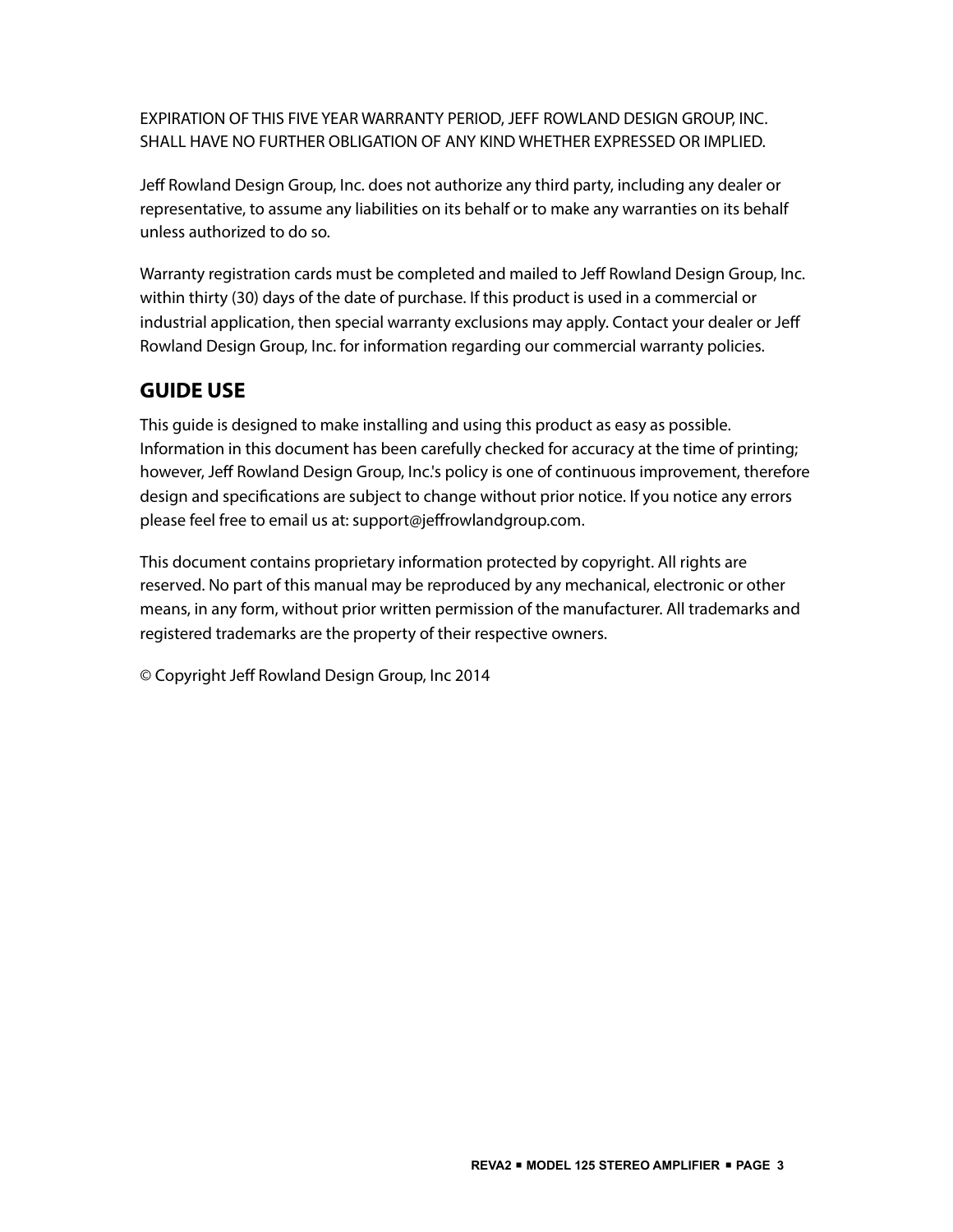#### **NOTE FROM JEFF ROWLAND DESIGN GROUP**

elcome to the Jeff Rowland Design Group "family" and congratulations on your purchase of what is unquestionably one of the world's finest amplifiers. With its combination of features such as precision electronic circuitry, exceptional efficiency, and accurately machined chassis components throughout, your MODEL 125 will offer you many years of musically satisfying enjoyment. W

Please take a few minutes to read the remainder of this Owner's Manual before proceeding with the installation of the amplifier. A thorough understanding of the operational features will allow you to gain the maximum performance and ease of use for which this amplifier was designed.

Please note that your MODEL 125 serial number begins with the letters "SF". Please include this number with any correspondence regarding your MODEL 125. It has been my joy to create an audio component of enduring value that reflects the highest ideals of musical and artistic expression. It is my hope that these qualities will enrich your experience and pride of ownership.

If you have any additional questions regarding the installation or operation of the MODEL MODEL 125, please contact your authorized Jeff Rowland Design Group dealer or check the Jeff Rowland Design Group web site at http://jeffrowlandgroup.com.

Enjoy the music!

off Rowland

**Jeff Rowland** President, Jeff Rowland Design Group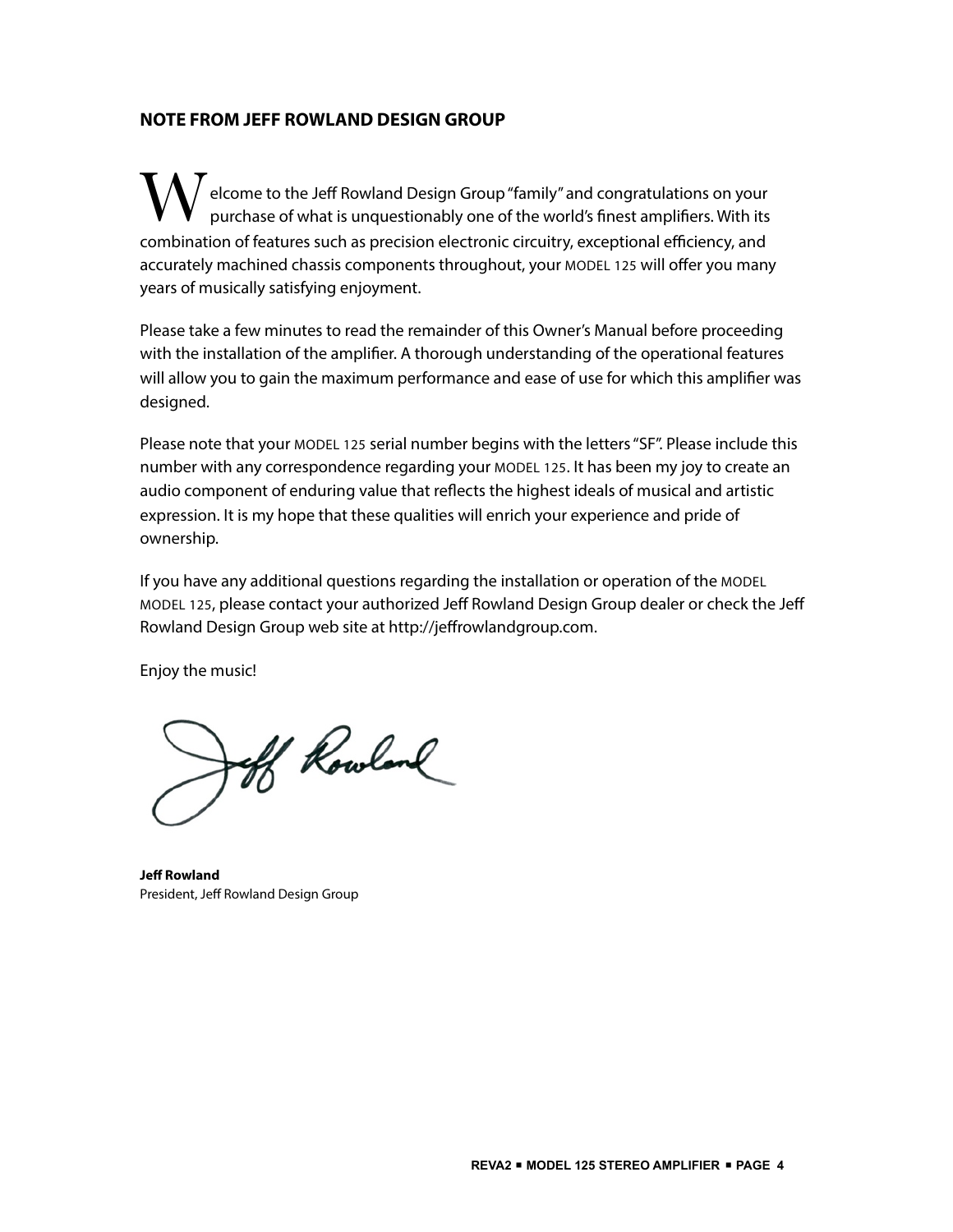#### **TABLE OF CONTENTS**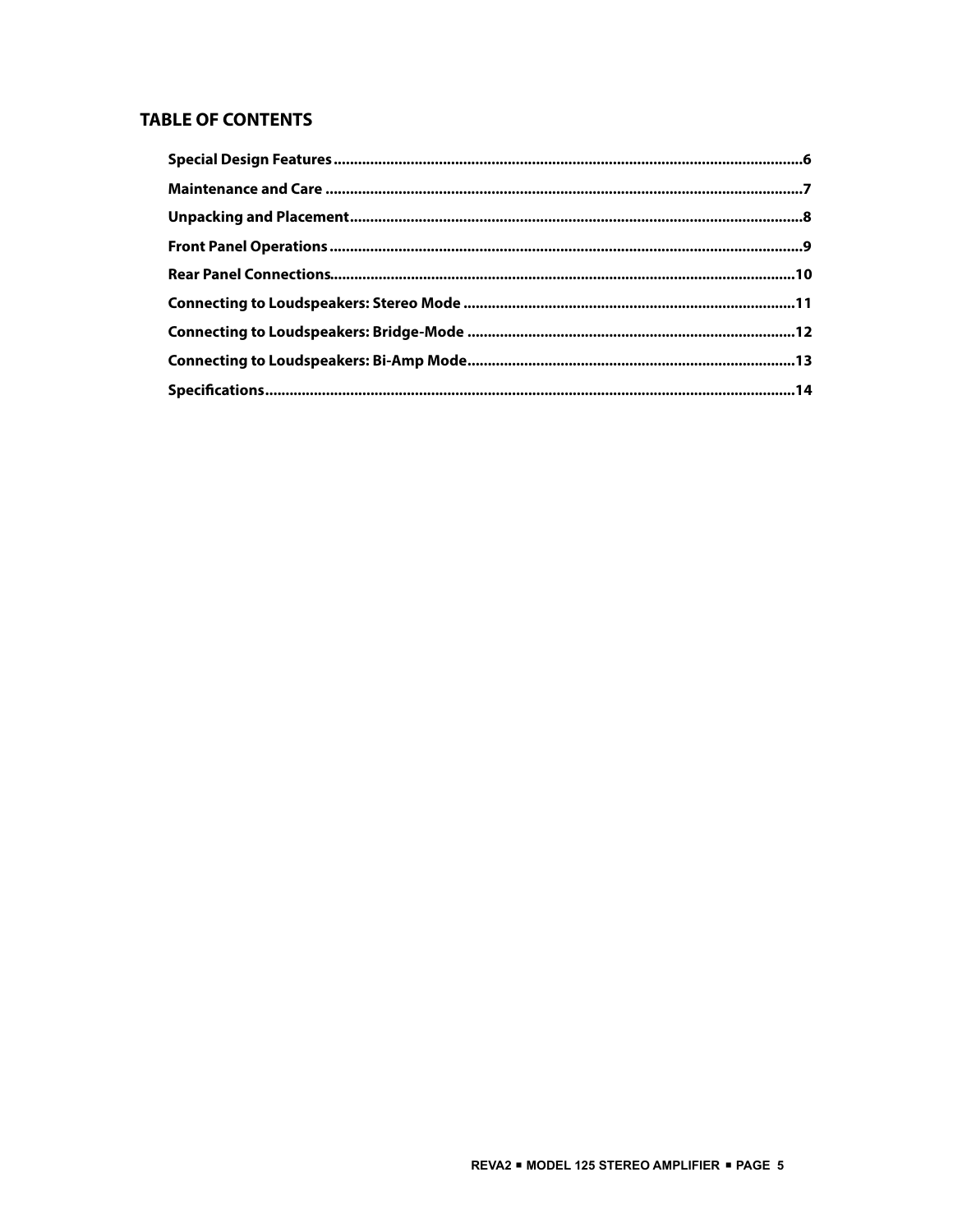#### <span id="page-6-0"></span>**SPECIAL DESIGN FEATURES**

**MACHINED ALUMINUM CHASSIS:** Precision-machined chassis with integrated heat-sinks, milled from a solid block of aircraft grade aluminum, provides exceptional thermal heat transfer/dissipation, RFI/EMI shielding, resonance control, and minimizes microphonically induced micro-vibrations from any source.

**BALANCED TOPOLOGY:** Inherent cancellation effects of balanced topology implemented throughout all power and input/output circuits ensures greatly reduced distortion and noise under dynamic signal conditions.

**HIGH-PRECISION SURFACE MOUNT COMPONENTS:** Extensive use of Lead (Pb)-free, low temperature coefficient, active and passive surface-mount components results in significantly smaller loop areas, reduced circuit capacitance and inductance, and introduces less noise than conventional leaded components.

**THIN-FILM RESISTORS:** All resistors are low noise, 0.1% thin-film type for extremely low thermal noise which complement the low-noise characteristics of the active circuitry.

**TEFLON SIGNAL WIRING:** All signal carrying input and output wires are teflon insulated for low dielectric energy storage, ensuring that each audio note is reproduced naturally and decays into the deeper silence of the music.

**TRANSFORMER-COUPLING AND ISOLATION:** Transformer coupled input circuitry provides universal component compatibility and virtually eliminates ground loop noise and RFI/ EMI. Transformer coupling ensures identical amplifier overall gain when using unbalanced input adapters.

**HIGH-EFFICIENCY SWITCH-MODE POWER SUPPLY:** Highly efficient, compact, light weight, DC switch-mode power supply provides optimum voltage regulation for all circuits and operating conditions, and allows for quiet operation over a wide range of AC mains power sources.

**FRONT PANEL STANDBY BUTTON:** Illuminated front panel push-button switches the amplifier into standby mode  $\leq 0.5$  watt consumption). An internal switch allows the user to dim the front panel indicator light "ring" or shut off the light altogether when the amplifier is powered on.

**REMOTE ON/OFF:** A 1/8" (3.5mm) mini plug connector on rear panel permits amplifier power on/standby switching in remote and home theater applications.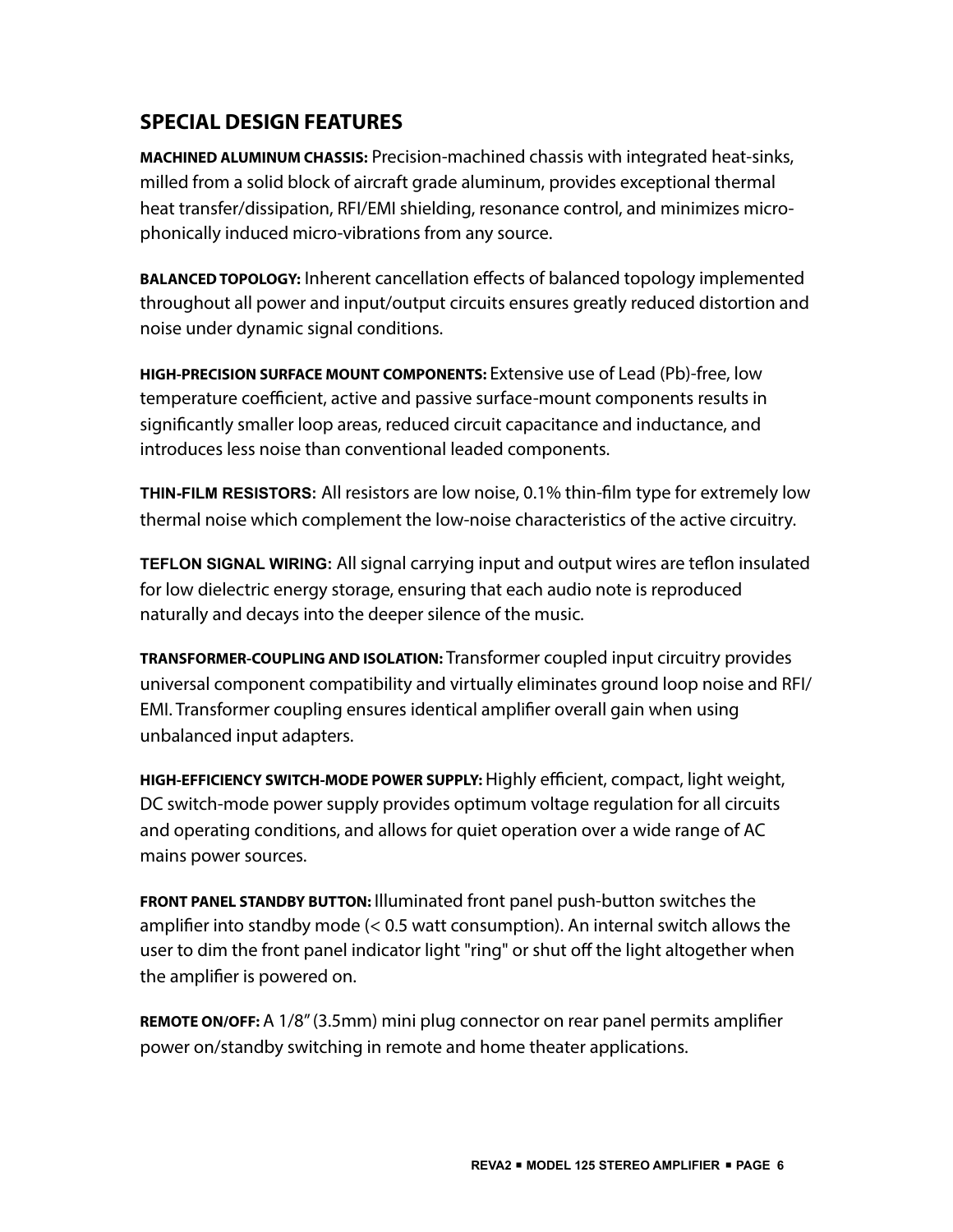#### <span id="page-7-0"></span>**MAINTENANCE AND CARE**

All Jeff Rowland Design Group products are designed to provide a lifetime of enjoyment and listening pleasure.

The chassis is sealed to prevent dust from entering the interior of the chassis and thus should never need interior cleaning during the lifetime of the product. All internal circuitry is maintenance-free such that no adjustments of any kind are necessary over the lifetime of the product. If the amplifier is ever in need of service, updating, or upgrading, it should only be returned to an authorized repair facility or technician for servicing.

The front panel of the unit is precision-machined in a unique process that incorporates a diamond tipped cutting tool. This process was refined over many years to produce an attractive and unique appearance. Because the surface is not finished in the typical fashion of most audio and video equipment, there are a few rules that must be kept in mind when cleaning the equipment.

**NOTE: PLEASE ALLOW THE FRONT PANEL, WHICH IS COATED WITH AN AUTOMOTIVE-GRADE POLYURETHANE FINISH, TO CURE FOR 6 MONTHS BEFORE ATTEMPTING TO CLEAN IT. THIS WILL PREVENT SMALL SCRATCHES FROM MARRING THE SURFACE BEFORE THE SURFACE COATING HAS HAD A CHANCE TO HARDEN COMPLETELY.**

**WARNING: THE FRONT PANEL OF THE UNIT SHOULD NEVER BE CLEANED WITH ANYTHING OTHER THAN A VERY SOFT COTTON CLOTH AND PLAIN WATER OR FINE OIL-BASED FURNITURE POLISH. BECAUSE OF THE FINE FINISH OF THE FRONT PANEL, USE OF ANY OTHER CLEANING AGENT MAY PERMANENTLY SCRATCH THE FINISH.**

The chassis is protected by a durable black anodized finish and can be cleaned with a soft cotton cloth (such as an optical lens or microfiber cleaning cloth) dampened with plain water. Water should be applied directly to the cloth and not the chassis. A very mild plastic or glass cleaner that does not contain ammonia may also be used. If a mark has been left on the chassis, do not use any type of abrasive or chemical cleaner to remove the mark.

If you have any questions about the care or cleaning of your MODEL 125, please contact your dealer before attempting to clean the chassis. The use of a cleanser or abrasive to clean the chassis that has not been approved by the factory will almost certainly damage the finish and will not be covered under warranty.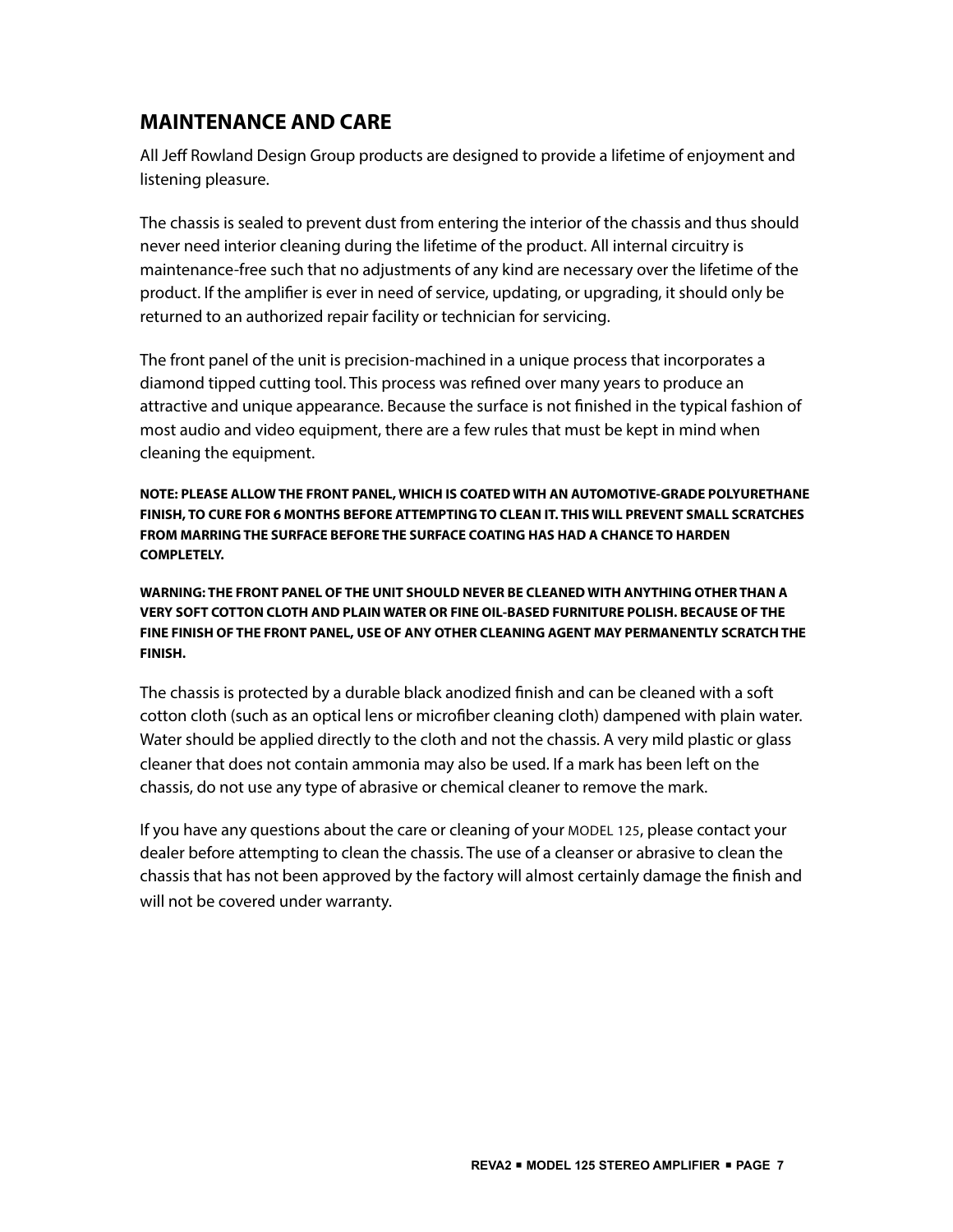#### <span id="page-8-0"></span>**UNPACKING AND PLACEMENT**

#### **INITIAL INSPECTION**

Inspect the shipping container for damage. If any portion of the shipping container, packing material, amplifier, or accessories are damaged or missing, notify your dealer and the shipper (if a claim is to be made) immediately.

#### **NOTE: MANY SHIPPERS REQUIRE NOTIFICATION AND INSPECTION WITHIN 24 HOURS OF DELIVERY TO DETERMINE THE NATURE OF DAMAGES INCURRED.**

Your MODEL 125 has undergone extensive performance evaluations, listening tests, quality control inspections, and a minimum 72-hour burn-in period prior to shipment and should therefore be in perfect operating condition upon delivery. If the amplifier does not operate correctly, please notify your dealer immediately.

We strongly suggest that you save all of the packing materials. If the amplifier is returned to your dealer or Jeff Rowland Design Group, the original packing materials must be used for shipment to avoid possible damage. Neither Jeff Rowland Design Group nor the shipper can be held responsible for damages incurred during transit if the original factory packing is not used. All factory returns require that Jeff Rowland Design Group issue a Return Authorization (RA) number prior to shipment.

#### **UNPACKING**

Carefully unpack amplifier chassis and power supply from original packing box. Remove all accessory items from the accessory box. Accessories include:

- 1 Detachable IEC AC Power Cord
- **Derational Manual**
- **Narranty Card**

**IMPORTANT: RETAIN ALL PACKING MATERIALS FOR FUTURE TRANSPORT. SHIPPING PRODUCT IN INADEQUATE PACKING MATERIALS MAY VIOLATE THE JEFF ROWLAND DESIGN GROUP MANUFACTURER'S WARRANTY.**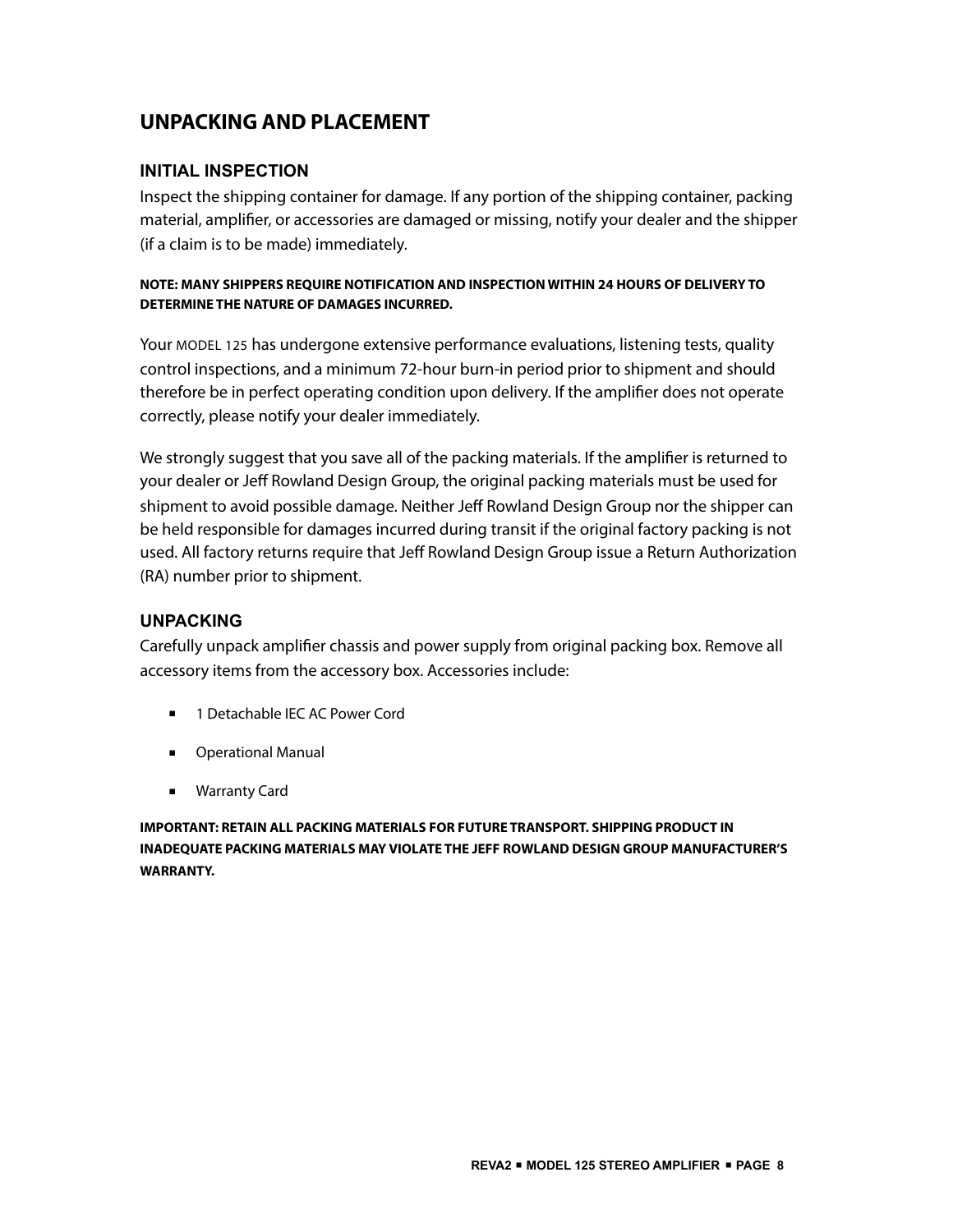#### <span id="page-9-0"></span>**FRONT PANEL OPERATIONS**



**Figure 1:** Front Panel

- 1. **FRONT PANEL POWER BUTTON.** Press this button to operate the amplifier. Press again to place the amplifier in Standby mode.
- 2. **POWER INDICATOR RING.** This white ring will illuminate when the amplifier is operational.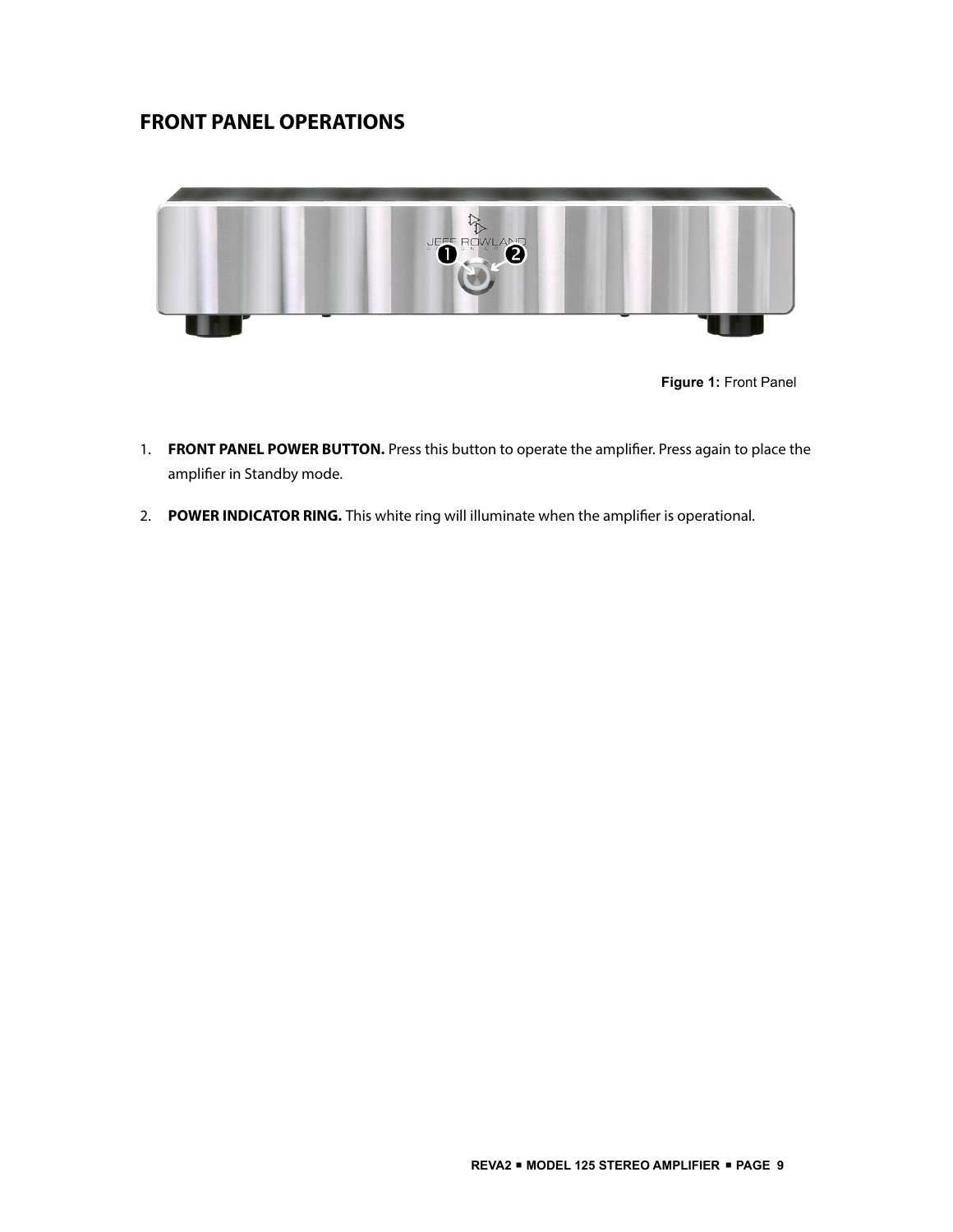#### <span id="page-10-0"></span>**REAR PANEL CONNECTIONS**



**Figure 2:** Rear Panel Connections

- 1. **LOUDSPEAKER OUTPUT.** Right Channel.
- 2. **LOUDSPEAKER OUTPUT.** Left Channel.
- 3. **INPUT.** Right Channel Balanced XLR.
- 4. **BRIDGE MODE SWITCH.** Move to the left for STEREO MODE and to the right for BRIDGE MODE.
- 5. **INPUT.** Left Channel Balanced XLR.
- 6. **REMOTE ON/OFF.** A 1/8" (3.5 mm) mini-plug connector is provided on the rear panel of the MODEL 125 for remotely switching the amplifier between Operational and Standby modes. When connected to another component with the proper circuitry, the amplifier standby function can be turned **ON** and **OFF** remotely.
- 7. **AC MAINS INPUT CONNECTOR.** Install the AC Power Cable into the AC input connector between the amplifier and your AC mains outlet.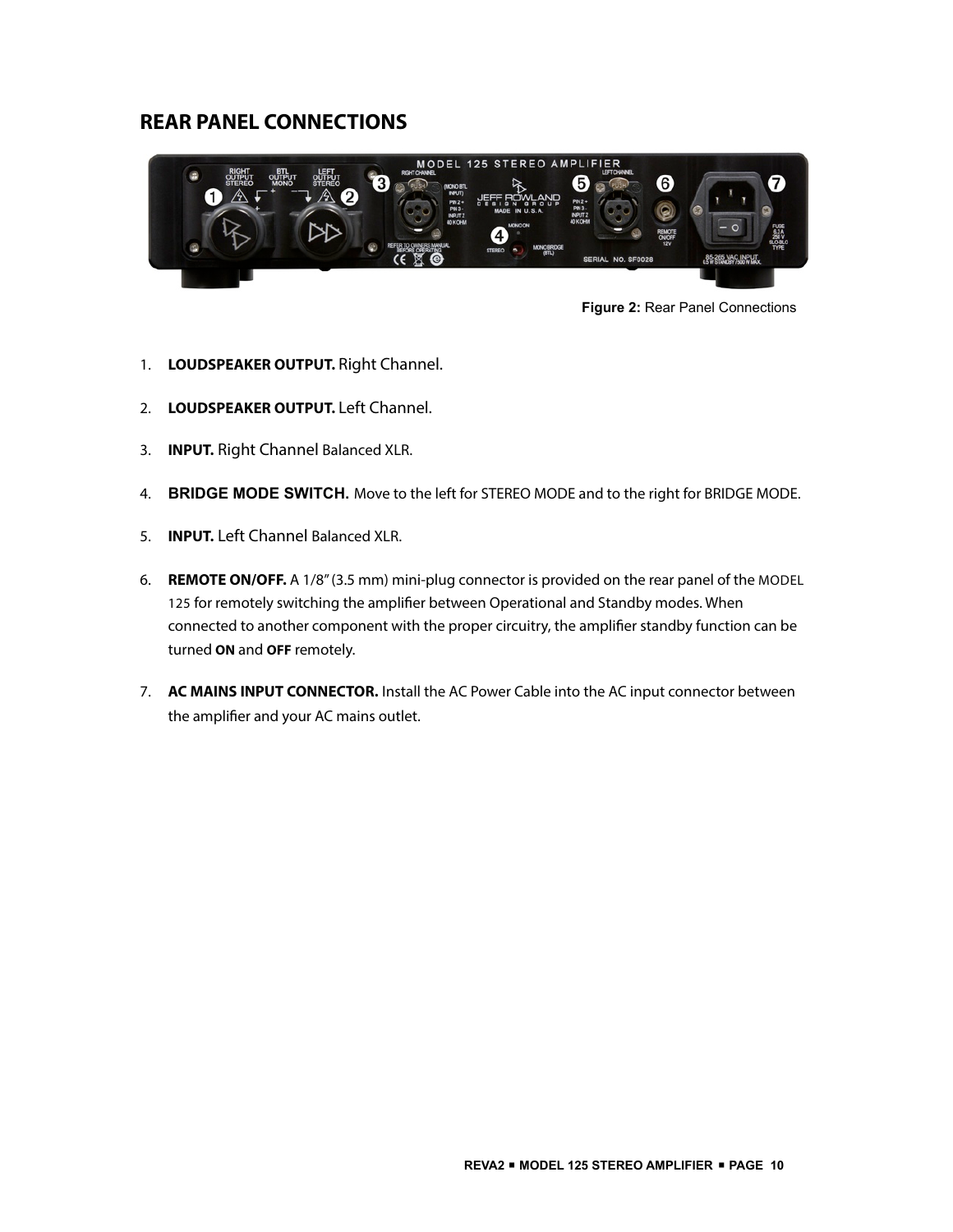## <span id="page-11-0"></span>**CONNECTING TO LOUDSPEAKERS: STEREO MODE**



**Figure 3:** Stereo Mode loudspeaker connections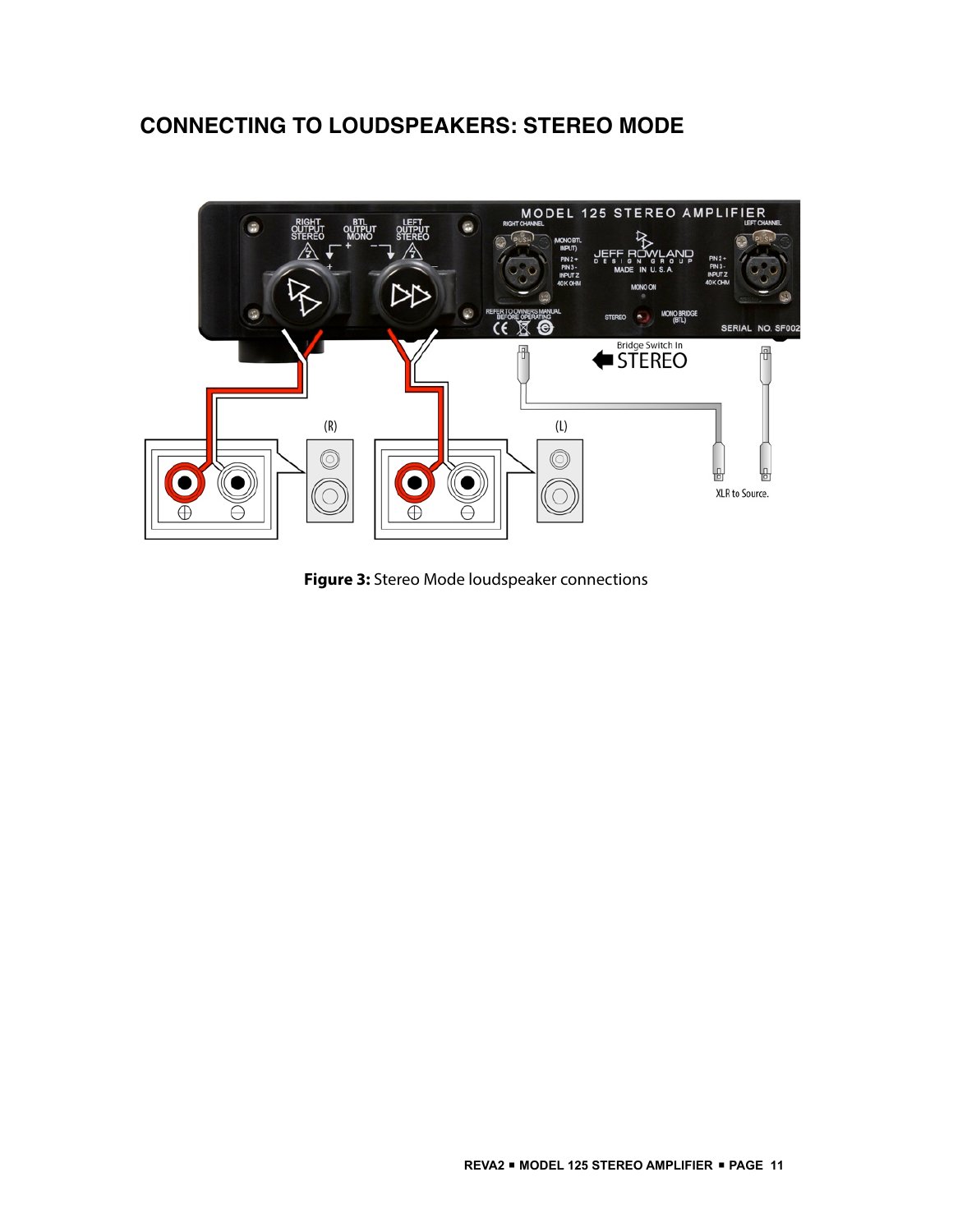## <span id="page-12-0"></span>**CONNECTING TO LOUDSPEAKERS: BRIDGE-MODE**



**Figure 4:** Bridge Mode loudspeaker connections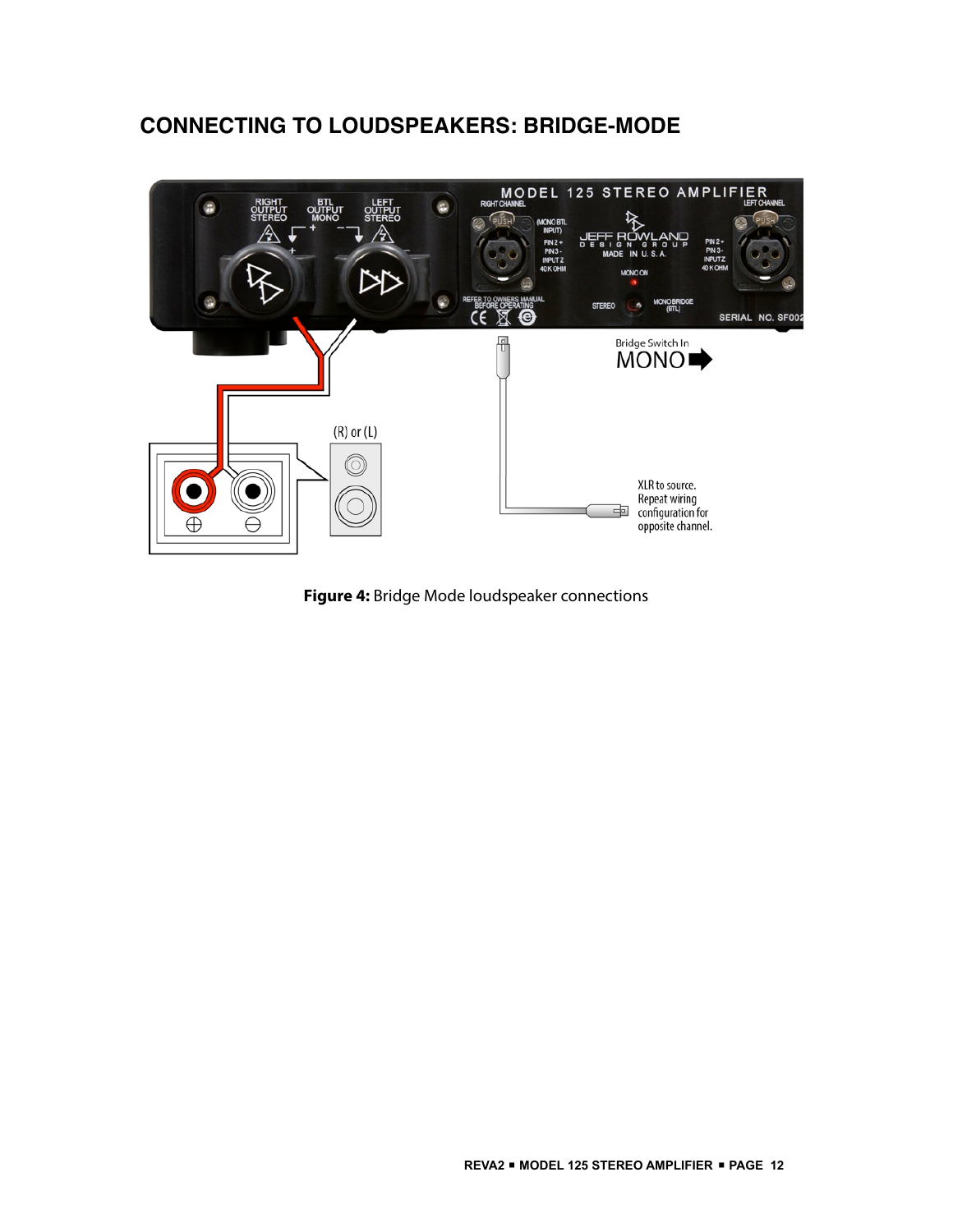#### <span id="page-13-0"></span>**CONNECTING TO LOUDSPEAKERS: BI-AMP MODE**



**Figure 5:** Bi-Amp Mode loudspeaker connections